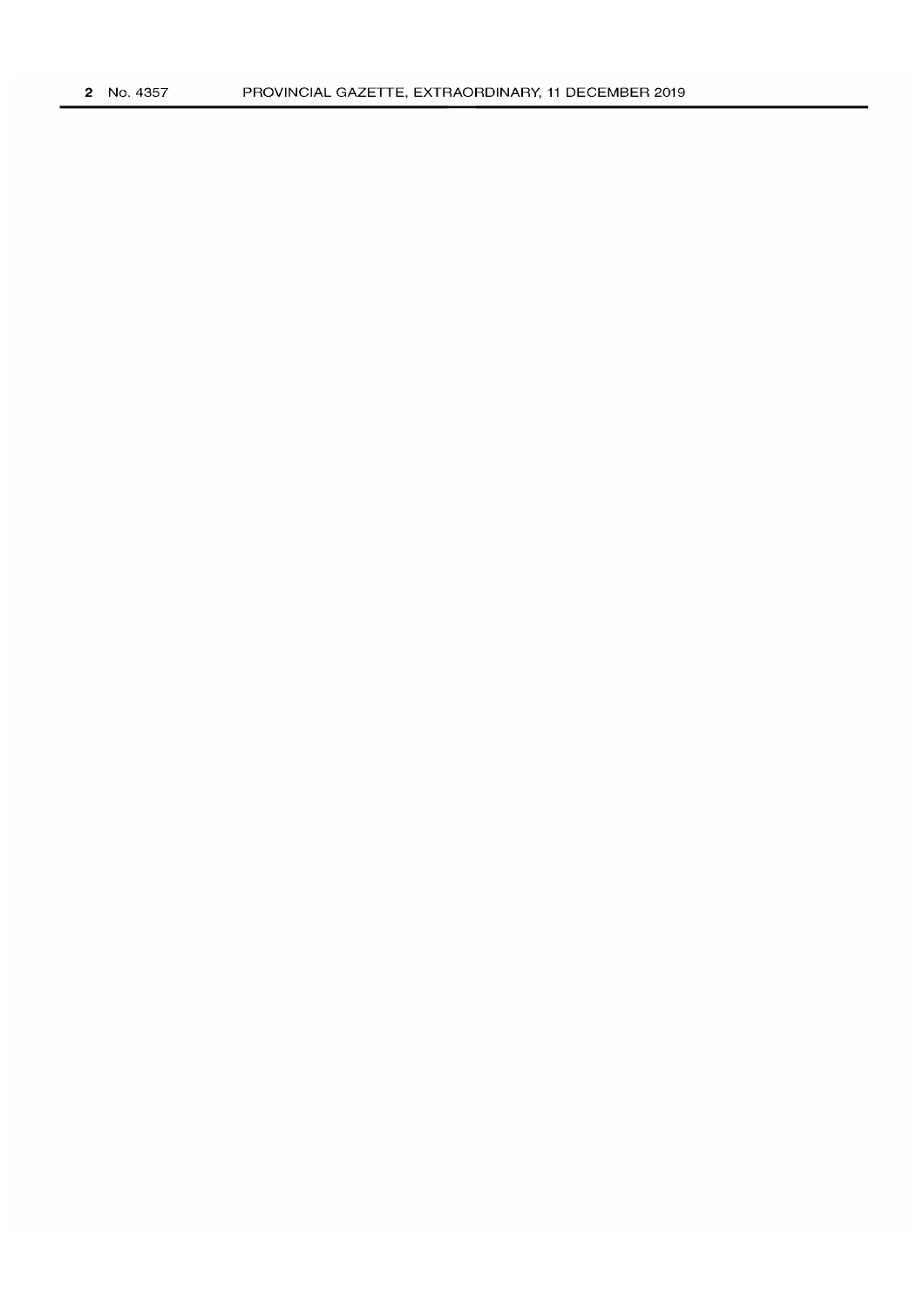### **CONTENTS**

|     |                                                                                                        | Gazette<br>No. | Page<br>No. |
|-----|--------------------------------------------------------------------------------------------------------|----------------|-------------|
|     | <b>PROVINCIAL NOTICES • PROVINSIALE KENNISGEWINGS</b>                                                  |                |             |
| 333 | Local Government: Municipal Structures Act (117/1998), as amended: By-elections for Nelson Mandela Bay | 4357           |             |